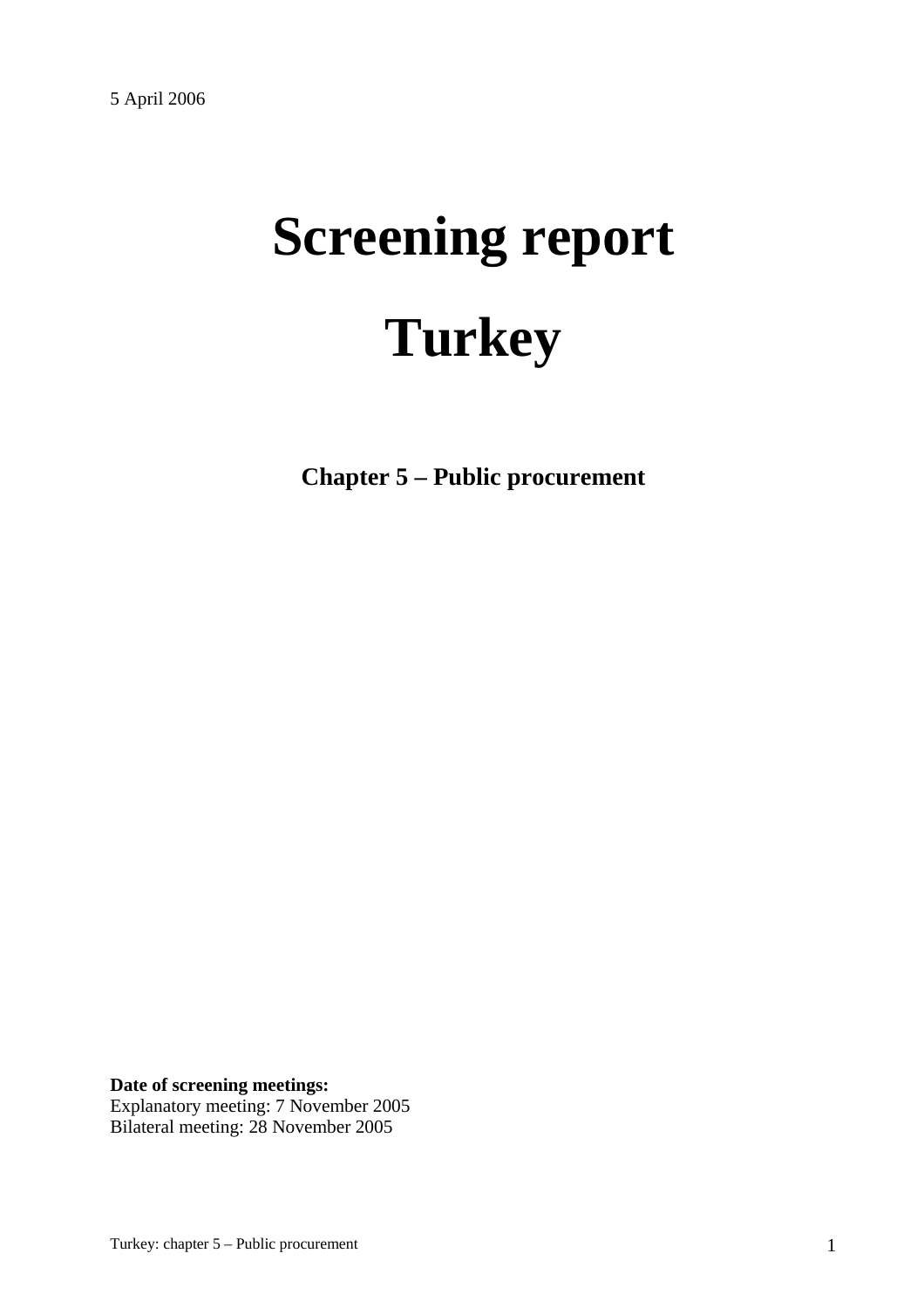## **I. CHAPTER CONTENT**

The *acquis* on public procurement is based on the **general principles** deriving from the Treaty and from the jurisprudence of the European Court of Justice such as transparency, equal treatment, free competition and non-discrimination. These principles apply to all procurement procedures including those falling outside the scope of the EU procurement directives for example in view of their value (procurement below the EU thresholds) or subject matter (service concessions).

The **award of public contracts** (public works, public supply and public service contracts) is coordinated by two specific directives: directive 2004/18/EC regarding the so-called "traditional contracting authorities" (the "classical sector") and directive 2004/17/EC concerning the authorities and entities operating in the fields of water, energy, transport and postal services (the "utility sector").

The respective scope of application of the directives is defined in terms of the contracting authorities/entities and contracts covered, application thresholds and specific exclusions. Within this framework, specific requirements are laid down to guarantee full respect of the general principles in the course of the procurement process. In particular, specifications and contract documents, different types of procurement procedures, advertising and transparency, as well as the conduct of the procedure including qualitative selection and contract award are regulated. Specific requirements apply to design contests and - in the "classical sector" – for public works concessions as well.

The directives also provide a framework introduced in 2004 for electronic procurement including electronic means of communication, dynamic purchasing systems and electronic auctions. The rules on the contracts covered and on advertising are complemented by separate regulations on the Common Procurement Vocabulary (CPV) and on standard forms for publication.

Compliance with the procurement directives requires an adequate implementation capacity. In particular, there is need for appropriate administrative structures at central level to ensure the key functions of policy-making, drafting of primary and secondary legislation, provision of operational tools, help-desk, monitoring and statistics as well as controls in a coherent manner for all areas related to public procurement. Moreover, main purchasers at all levels have to possess the necessary administrative capacities to allow for an effective implementation of the procurement rules.

Further to the award of public contracts, the procurement *acquis* entails two directives on **remedies**: directive 89/665/EEC regarding the "classical sector" and directive 92/13/EEC concerning the "utilities sector". The remedies directives contain requirements for the establishment of effective review procedures against any action or inaction of contracting authorities/entities liable to produce legal effects. The procedures need to guarantee access to independent review, including the powers to adopt interim measures and award damages. Review bodies have to be equipped with the adequate capacity to guarantee the effectiveness of the system as a whole. Furthermore, in line with the principle of judicial protection deriving from the Treaty, the availability of remedies is also required outside the scope of application of the directives.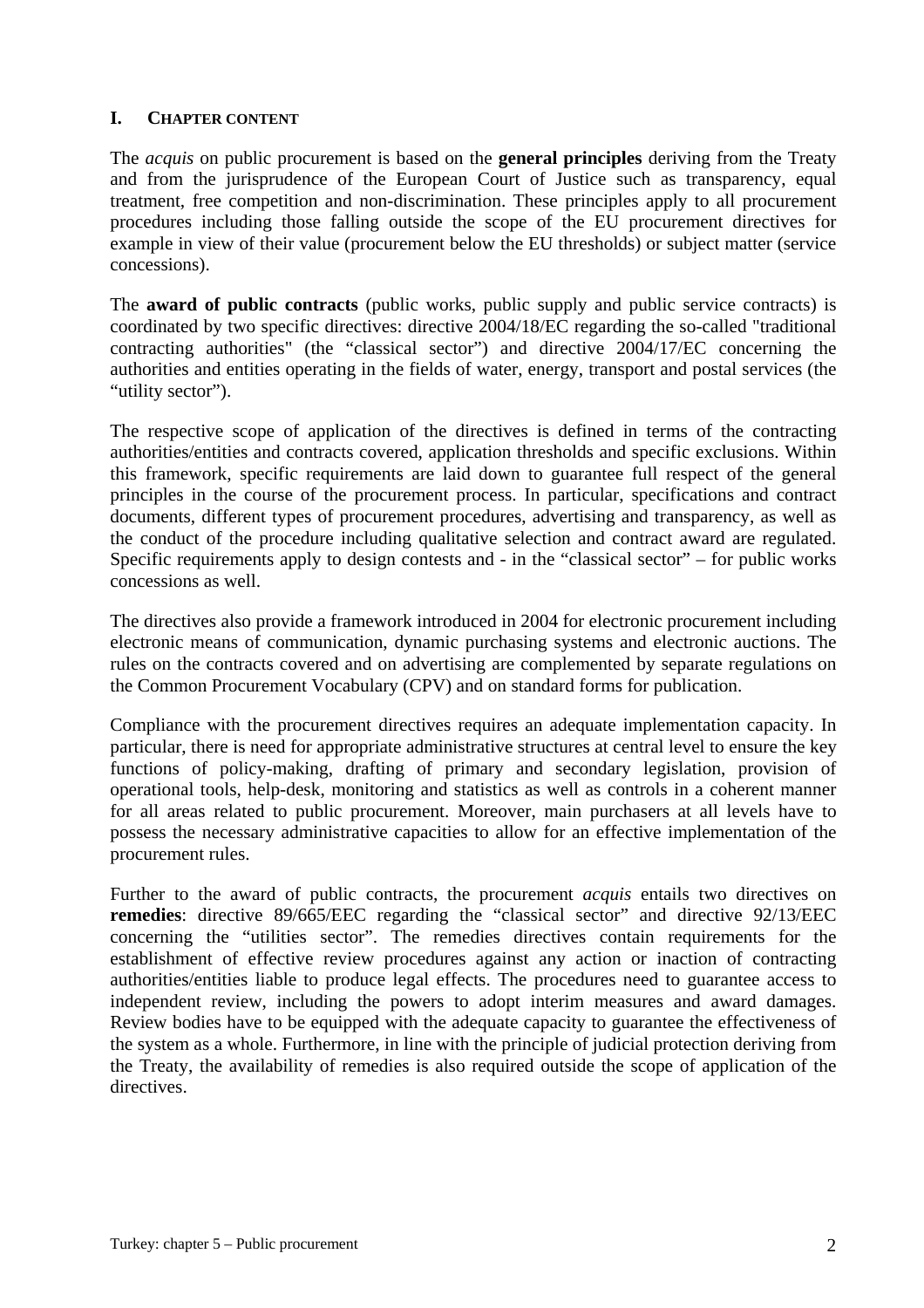#### **II. COUNTRY ALIGNMENT AND IMPLEMENTATION CAPACITY**

Turkey indicates that it can accept the *acquis* in this chapter. Turkey indicates that it does not expect any difficulties to implement the *acquis* by accession

This part summarises the information provided by Turkey and the discussion at the screening meeting.

# **II.a. General principles**

## Public Contracts

Turkey considers its legislation, notably the provisions of the Public Procurement Law and the Public Procurement Contracts Law adopted in 2002, to be in line with the EC Treaty principles of free competition and transparency. Those acts also emphasize the principles of reliability, confidentiality and public supervision in procurement.

Procurement below the thresholds mentioned in the Law may be restricted to domestic bidders. Procurement above those thresholds is open to all domestic and foreign bidders, but may be subject to a national price preference up to 15%, which Turkey acknowledges as being incompatible with the *acquis*. Data for 2005 indicate that the share of public contracts open to foreign bidders has been 22%, corresponding to 49% of the total value of contracts.

Turkey underlines that procedures ensuring transparency and free competition also apply to contracts covered by the Public Procurement Law whose value is lower than the thresholds that it defines.

Turkey also underlines that all works contracts by State Economic Enterprises and assimilated entities are up to now subject to Public Procurement Law. Supply and service contracts above the estimated value of YTL 3,968,935 (approx.  $\epsilon$ 2,493,000) are covered as well. Below that threshold, supply and service contracts are covered if they are not related to the commercial activities of the entity, as verified by the Public Procurement Authority. Turkey acknowledges such an approach to be different from that followed in defining the scope of the directives.

A number of sector-specific law also lay down procurement regimes derogating from the Public Procurement law, notably the Law of July 1983 regarding the restoration of cultural heritage, the Forest Law n°6831, the Law of November 1994 regarding procurement for consultancy services in privatisation, or the Law of March 2005 on emergency interventions related to sea pollution by petroleum. The same went for the Izmir Universiade Law of November 2004.

Turkey intends to align its legislation with the general procurement principles by accession at the latest.

# **Concessions**

The Turkish legislation does not include a horizontal legal framework for concessions. Concessions were originally granted on the basis of private law contracts and legislation later developed as a consequence of case-law based on constitutional principles.

Concessions are currently partly regulated across different legal instruments, some of which provide for transparency, publicity, or free competition.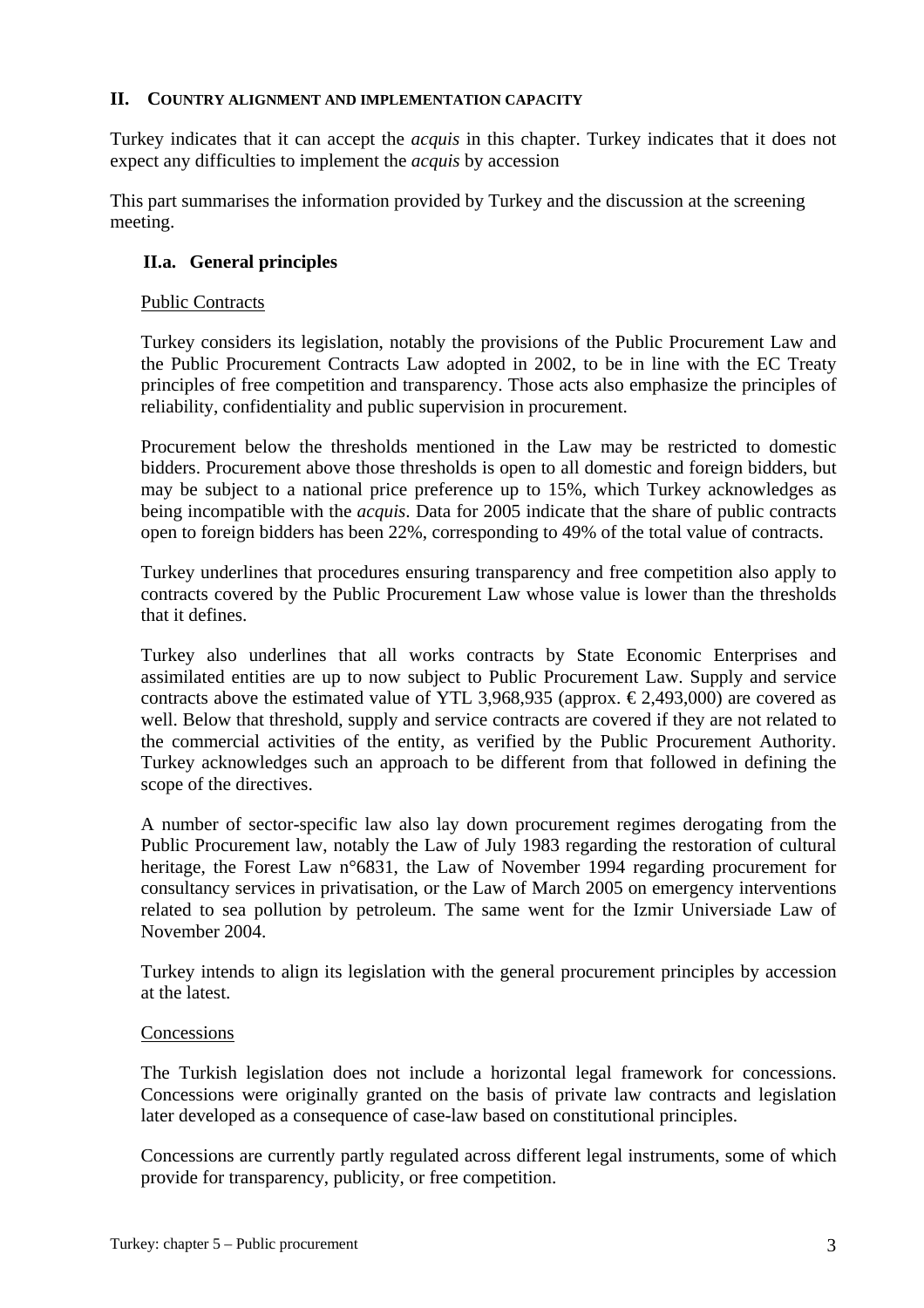These include general law such as the administrative case law regarding equality before law, the State Revenue-Generating Activities Law and the 2005 Municipalities Law. A number of sector acts also apply in this area. Various pieces of legislation regulate concessions with respect to the State Economic Enterprises, notably the Wireless Communications Law as regards the operation of maritime communications and cruising safety services, the PTT Law regarding postal services, the Air Safety Law regarding air traffic management and airport operations other than terminal services, the Electricity Markets Law, the State Railways Statute as regards ancillary passenger services, Coastal Safety and Rescue Administrations as regards the maritime safety in the coastline and in the Straits.

The Turkish legislation does not contain a specific legal framework for private-public partnerships.

Turkey envisages adopting a horizontal framework regarding concessions and public private partnership following an ongoing study on general principles for public private partnerships . This would include the principles of transparency, non-discrimination and free competition. Sector legislation would be retained in order to ensure flexibility. No particular date is planned for its adoption.

#### International aspects

Turkey is not a party to the WTO Government Procurement Agreement. It regularly participates in the GPA activities with an observer status.

Turkey has concluded nine Free Trade Agreements (FTAs) with the EFTA States, Israel, Romania, Bulgaria, The former Yugoslav Republic of Macedonia, Croatia, Bosnia and Herzegovina, Tunisia, and the Palestinian Authority. These FTAs foresee the possibility for the parties to open up public procurement, but so far no measures have been agreed for that purpose.

#### **II.b. Award of public contracts**

#### Public contracts

The main acts are the Public Procurement Law, the Public Procurement Contracts Law adopted in 2002 and amended in 2003 and 2004, as well as a General Communiqué on Public Procurement issued in 2004 and other pieces of implementing legislation.

The *scope of application* of the Law includes public supply contracts, public services contracts and public works contracts, defined partly in conformity with the procurement directives.

The different types of *contracting authorities and entities* include central and provincial State departments, municipalities, their related bodies, social security establishments, as well as most legal persons established in accordance with special laws and that perform public duties. A number of bodies governed by public law are excluded from the scope of the Law. Certain banks meant for privatisation are included within the scope as regards their works contracts. As regards public undertakings and entities operating on the basis of special or exclusive rights in the "utilities sector", utilities are currently only covered by the Law to the extent that they are in-house branches of public authorities, or when they form part of State Economic Enterprises, which consist of public corporations and State economic establishments and the entities which they control (hereafter SEEs). Most private-owned utilities fall outside the scope of the Law.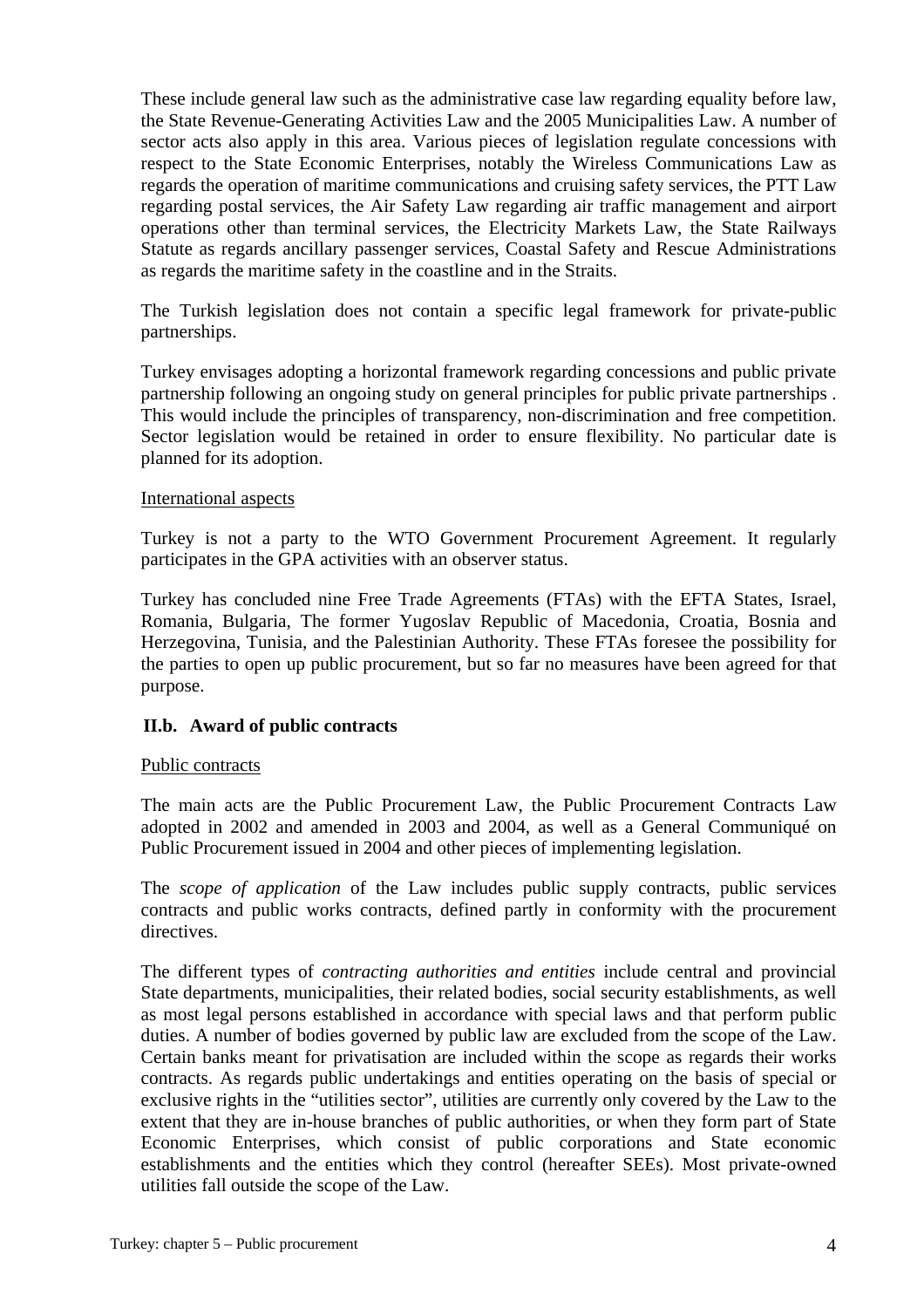As regards the *specific exclusions* from the scope of the public procurement legislation, the Public Procurement Law foresees a series of usual exemptions such as international financial cooperation, procurement of banknotes, purchases by embassies abroad. Defence procurement of materials directly related to defence, security and intelligence, as well as procurement of confidential nature are carried out by the Ministry of Defence and by the units or institutions of the Turkish Armed Forces in accordance with specific decrees adopted by the Council of Ministers on the basis of parliament legislation. The Law adds a series of exemptions in cases such as forestry, rural development bodies, and a range of sheltered jails and borstals workshops, education and other sheltered workshops. Moreover a number of sector-specific procurement regimes mentioned above leads to wider exemptions.

The *application thresholds* which determine the procurement announcement rules, time limits and provisions established in respect of domestic tenders, are set out differently than in the Directives and are higher. This is notably the case of public works contracts (approx.  $\epsilon$ ) 10,401,035 whereas it is  $\epsilon$  6,242,000 in the Directives), as well as of the utilities sector, where those SEEs that would be considered contracting entities under the *acquis* are subject to public procurement rules from the threshold of YTL 3,968,935 (approx.  $\epsilon$ 2,493,000). The Turkish legislation provides a complex set of rules relating to the calculation of the estimated value.

As regards *specifications and contract documents*, the Turkish legislation prescribes the use of a set of detailed standard documents, rather than that of the standard forms as they appear in the *acquis.*

As regards the different *types of procurement procedures* the law foresees the basic open, restricted and negotiated procedures, albeit with some variations such as direct award. The Turkish legislation lays down a specific regime for a series of consultancy services including software development and project design. The competitive dialogue procedure, framework agreements, electronic auctions and dynamic purchasing systems are not regulated.

Concerning the *use of the procurement procedures*, the use of the restricted procedure is subject to restrictive conditions, and this procedure accounted for 0.1% of procurement operations and 1% of the total procured value. Direct contract award is possible for small sized daily purchases, even repetitive.

Regarding *advertising and transparency*, publication methods are included with a number of differences. There is a slight difference in time limits due to different computation of their starting point, although for international tenders they are extended by 12 days, and their determination is based on the estimated value without taking account of contract complexity. Art. 35 of the Directive is taken into account to a limited extent. The compulsory use of the common procurement vocabulary (CPV) is not mandatory.

Concerning the *conduct of the procedure*, the Turkish legislation incorporates some basic procurement elements notably grounds for exclusion, and some differentiation between qualification and award criteria. The legislation foresees blacklisting of bidders. Mutual recognition of evidence is not entirely provided for. Some of the mandatory exclusions are included. Turkey indicates that the assessment of financial and professional capacity is covered, while there is no provision regarding the relative weighting of award criteria. The law includes provisions related to procedural guarantees in terms of confidentiality, conflict of interest. The integration of environment considerations in procurement is also foreseen within the limits laid down by the acquis.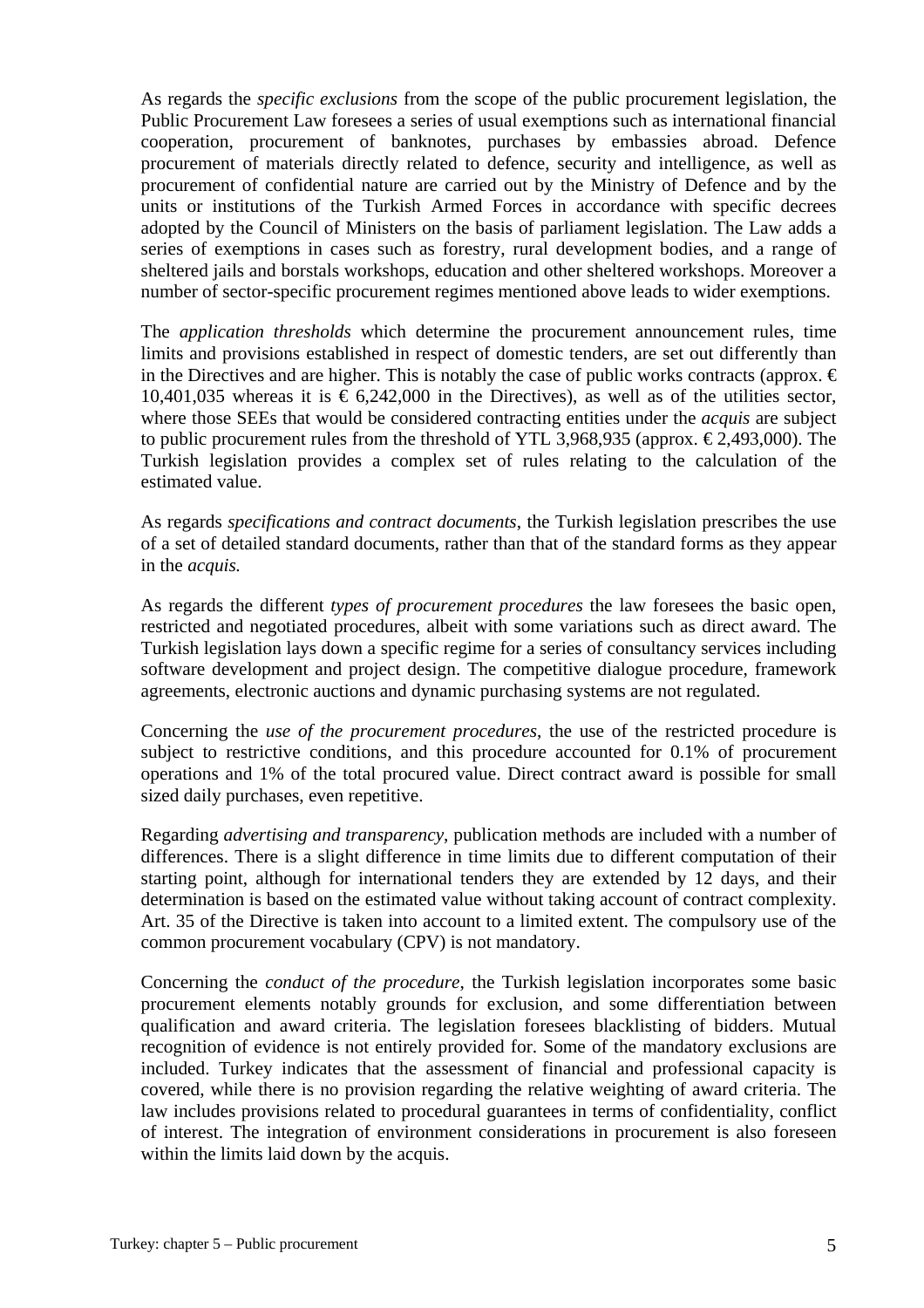Turkey envisages amending its public procurement legislation in order to align it fully with both Directives. A separate legislative framework regarding utilities would be adopted following an ongoing study. No particular date was planned for the drafting and adoption of those laws.

#### Electronic Procurement

Although the conduct of procedures on paper remains mandatory in the absence of adequate provisions, parallel use of electronic means has been widely encouraged. As regards procurement notices, an IT based management system allows for their electronic transmission to the Public Procurement Authority (PPA) for publication. In practice 99% are transmitted in this way. The Turkish legislation already includes a legal framework for electronic signature. An Electronic Procurement Model was developed in 2004 and has led a roadmap which foresees by stages the transition to full electronic, under the responsibility of the PPA.

Turkey intends to continue developing its electronic procurement capacity gradually. This includes a Public Procurement Platform by end 2005, which would allow linking progressively all procurement stakeholders, including a one-stop-shop for e-bidding. Electronic auctions would be initiated on a pilot basis in 2006 for pharmaceuticals supplies of the healthcare institutions and later be extended successively to all supplies, services, and works. No particular dates are planned for the completion of this work or drafting and adoption of the necessary legal basis.

## Concessions

The Turkish legislation does not include a horizontal legal framework for concessions. Concessions are currently partly regulated across different sector legal instruments, none of which provide a definition of concessions or refer to the different types of concessions (public service concession, public works concession) provided in the procurement directives. The notion of concession is not applied uniformly throughout the sector acts and the acquis criteria for differentiating between public contracts and public concessions do not appear, in particular as regards the bearer of the risk. The conclusion of the contracts is in some instances accompanied by Treasury guarantees awarded via parallel procedures.

In terms of concession decisions, some sectoral provisions provide a measure of transparency, publicity, or free competition. The procedures for granting public works concessions are entirely *sui generis*, and Turkey considers this legislation insufficient to meet the acquis requirements.

Concessions for building are regulated in particular by the 1988 Build-Operate-Transfer in Express Ways Law, the 1994 Build-Operate-Transfer Model Law, the 1997 Build-Operate Model Law, the 2005 Municipalities Law. The provisions of the 1984 Build-Operate-Transfer in Energy Sector Law have not been used since 2001. In addition, 2005 Build-Lease in Health Sector Law is an example for public-private-partnerships.

Turkey envisages regulating public works concessions together with public service concessions in a distinct horizontal framework to be combined with sector acts. No particular date was planned for their drafting and adoption.

#### Implementation capacity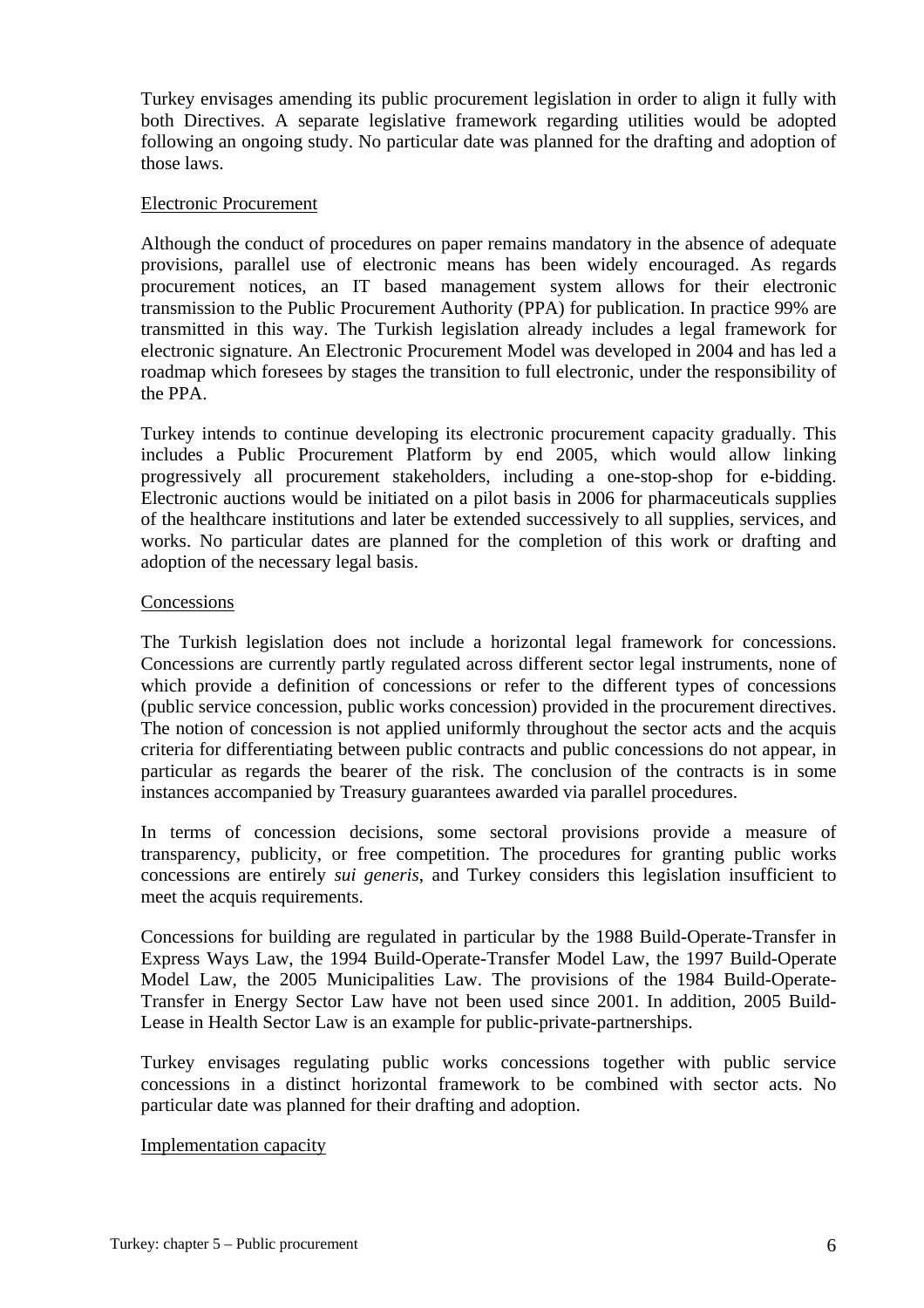At the level of the central procurement organisation, the Public Procurement Authority (PPA) is in charge of policy-making, supervision, providing training and operational support to contracting authorities and entities, publishing tender notices, informing the economic operators and awareness-raising. In terms of monitoring, the Ministry of Finance has delegated to spending agencies the ex-ante control of operations funded from the State budget.

The PPA was legally established by the Public Procurement Act as a financially and administratively autonomous regulatory body. It is managed by a 10-members Board. The President is appointed by the Council of Ministers among Board members. The PPA President supervises the daily management of the PPA. The PPA comprises 10 departments. It has moved into in own premises in September 2003, and has 199 staff, of which 178 University graduates. A training programme is underway.

In 2005 the PPA has recorded 115,639 operations, of which 87% open procedures and 13% negotiated procedures. The PPA has prepared training packages for bidders and purchasers, and has so far trained 10,237 from 296 administrations. It maintains a website for information and dissemination purposes.

Turkey recognises the need of strengthening the administrative capacities of the public procurement system. Turkey outlines in broad terms some activities meant to provide the necessary administrative capacity by end 2006. It would notably improve information on public procurement legislation, standardise the training process and practices, and improve IT tools supporting procurement. No particular plans have been presented for 2006 onwards.

*Concessions* and *public-private partnerships* fall outside the competence of the Public Procurement Authority, as these remain under the competence of various institutions such as notably the Undersecretariat of Treasury, the Ministry of Energy and Natural Resources, the Ministry of transport, the State Planning Organisation.

# **II.c. Remedies**

Regarding legislation, the Turkish remedies system includes both administrative and judicial review. Based on the provisions of the Public Procurement Law and of the general administrative law, the administrative review is carried out by the Public Procurement Authority further to the handling of the objection by the contracting authority or entity concerned.

According to the Public Procurement Law, the persons entitled to request review are actual and potential candidates or tenderers. The remedy is available at pre-contractual phase against various acts taken by the contracting entity, including tender notice or award decision.

The complainant first has to submit an objection to the contracting authority or entity concerned. The submission of an objection automatically suspends the conclusion of the contract. In the event of refusal or absence of reply after 30 days, the complainant may submit a complaint to the Public Procurement Authority within 15 days unless the contract is signed. There is also automatic suspension except otherwise decided by the Public Procurement Board

Decisions by the Public Procurement Board are binding and include suspension or cancellation of tendering procedure, injunctions to contracting entities to take corrective actions, or continuation of the tendering.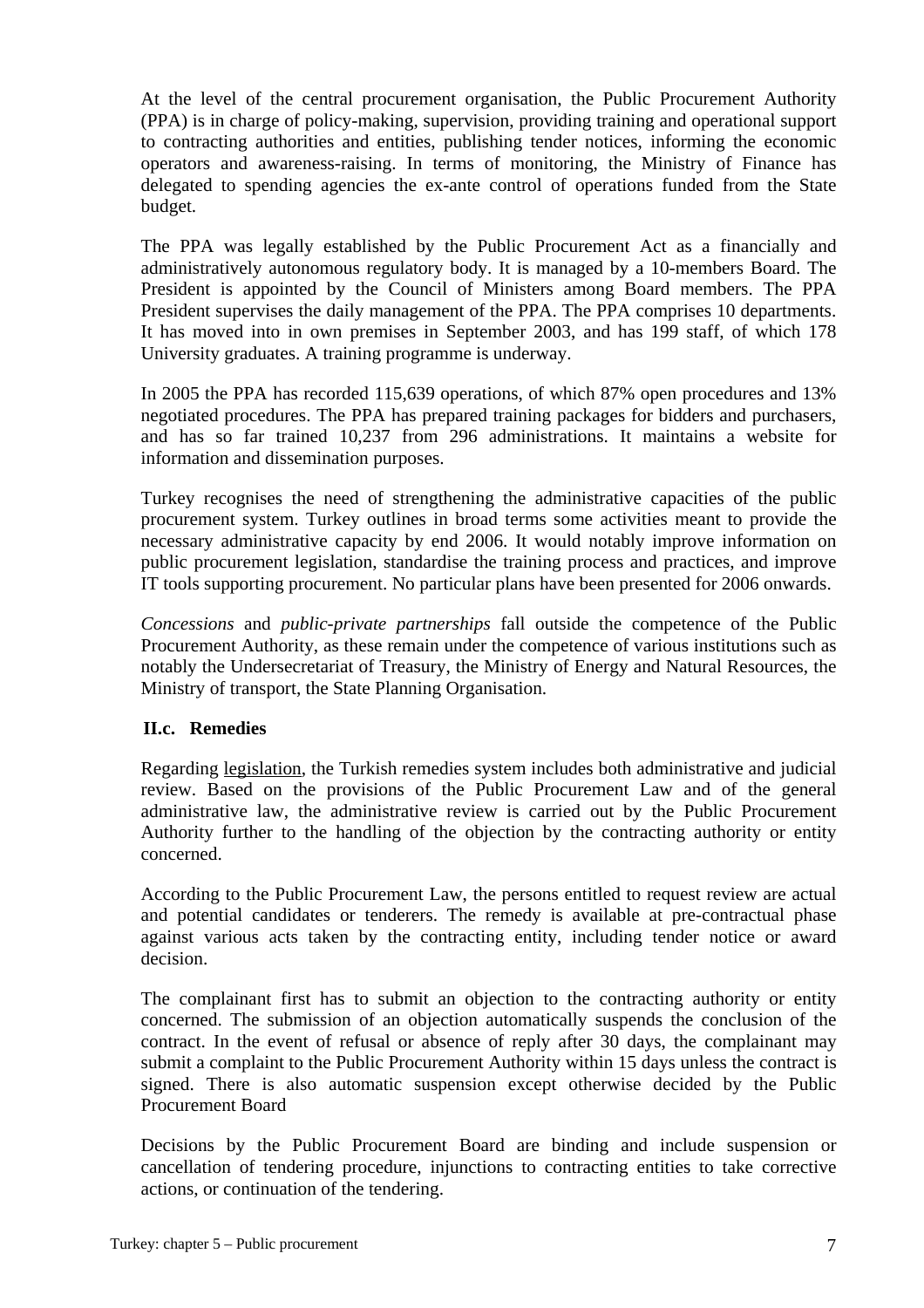The public procurement legislation does not stipulate a standstill period between the award notice and contract signature. The Law specifies deadlines for answer from the contracting entity to objections from tenderers.

Decisions of the Public Procurement Authority are subject to judicial review by Administrative Court, including the possibility to appeal in front of the Council of State in accordance with the general Law on Procedure of Administrative Justice and Council of State Law. Appeals are filed against the decisions of the Public Procurement Authority. The scope of the review includes both substance and procedure, and the Court is not limited by the reasons put forward by the parties. Compensation for damages may be sought from administrative and civil courts.

The above review procedures apply to procurement activities covered by the Public Procurement Law, without extending to contracts not covered such as those assimilated to concessions and public-private partnerships. These are dealt with by the competent administrations in accordance with the general administrative law. Judicial review is ensured in line with the general Law on Procedure of Administrative Justice and Council of State Law. For contract implementation international arbitration may be sought.

In terms of implementation capacity, The Public Procurement Authority is established as a financially and administratively autonomous regulatory body. It comprises a Board of ten members appointed by different ministries, the high courts, and by the Union of Chambers of Commerce and Commodity Markets and the Turkish Employer Unions Confederations for a five-year term. Member terms are not renewable. The President is appointed by the Council of Ministers among Board members. The Law also lays down the educational and professional backgrounds required from the Board members. It regulates the conditions under which the Prime Minister may relieve a member from its duties, it lists activities incompatible with the mandate, and foresees budget autonomy for the Public Procurement Authority.

The procedures in front of the Public Procurement Board are determined by the Public Procurement Law and secondary legislation. These operate as *lex specialis* to the general Administrative Justice Act.

The Public Procurement Board is supported by the Remedies Department of the Authority, one among ten divisions. It provides logistical support and secretariat to the proceedings on the Board on remedies, performs admissibility checks on complaints, and assigns experts to support Board members. Turkey acknowledges the need for strengthening the administrative capacity in this respect.

In 2005, the Board processed 3665 requests for redress. This is estimated at 2.6% of the total public procurement announcements. 4.8% of the cases processed in 2004 gave rise to administrative disputes in Court. There are no data on the outcome of those court proceedings.

#### **III. ASSESSMENT OF THE DEGREE OF ALIGNMENT AND IMPLEMENTATION CAPACITY**

Turkey's public procurement system is only partially in line with the acquis in this chapter. Major efforts are necessary to align the legislative framework, with particular challenges as regards general principles, award of public contracts in the utilities sector, and concessions, while important challenges remain on all other aspects including remedies. Coherence of any legislative initiative on public-private partnerships with other rules requires attention. The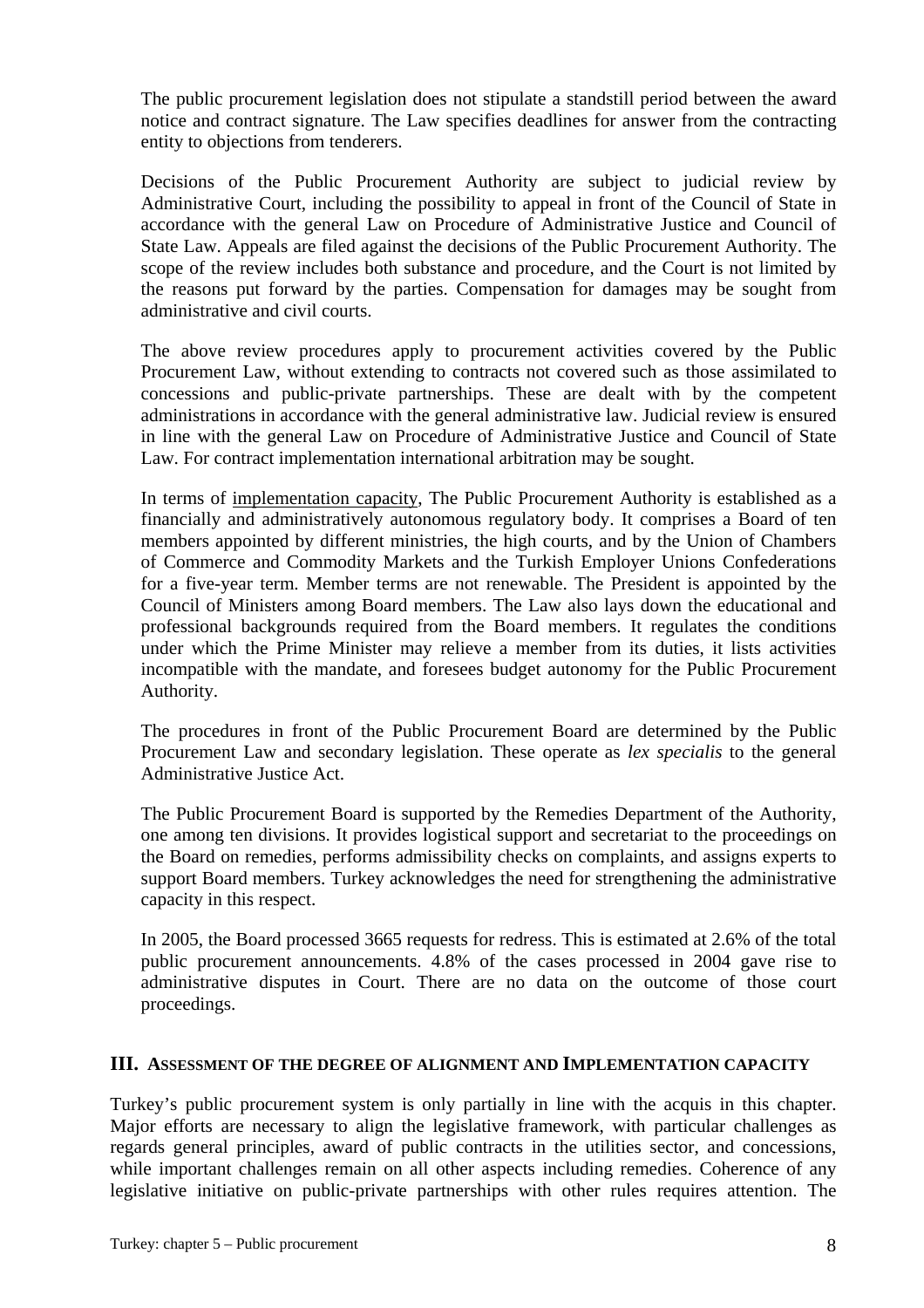administrative and judicial capacity requires many efforts at all levels, as there are important concerns regarding the administrative capacity of main purchasers and effective application of the public procurement rules.

With the limited exception of the IT environment for electronic procurement, Turkey has fallen short of presenting any plans for future alignment against which future progress could be measures. The fulfilment of Turkey's declared intention to be in line upon accession in this chapter will in particular require that all necessary legislative and institutional steps necessary for full alignment be planned, including clear mandates for follow-up, time-schedules for each step and milestones, and that a first legislative step is taken to align the scope of the Public Procurement Law.

# **III.a. General principles**

In the field of public contracts, Turkey complies with the general principles to a limited extent, since only transparency and free competition are envisaged.

The Turkish legislation is not in line with the principle of equal treatment given that smaller value procurement is reserved to domestic bidders while a 15% national preference applies above the thresholds. This would breach the EC Treaty provisions, as well as Directives 70/32/EEC and 71/304/EEC. So far Turkey and the Community have not agreed to mutually open their public procurement markets.

The principle of transparency is not fully respected either, due to the important differences in scope between Turkish and EC law (see below under Award of Public Contracts). Removing the provisions protecting the domestic bidders will necessitate political will as well as a gradual approach to enable a smooth transition. Aligning other aspects would require important rationalisation of the legislation. Turkey only indicated its willingness to ensure alignment by accession and fell short of presenting a timetable for that purpose.

In the area of concessions, the current set of sector-specific acts is not in line with the general principles. Far-reaching legislative efforts are needed to ensure the compatibility of the legislation on public service concessions with the general EC Treaty principles and with the definition contained in the directives. It is also crucial that any Turkish legislative initiative regarding public-private partnership is well coordinated with the other legislative sectors.

Whereas Turkey indicated that a study was underway, no timetable has been outline for effective steps towards alignment (see below under Award of Public Contracts).

Turkey's international obligations in the field of procurement are limited and do not mirror the EC ones. This does not raise particular difficulties given that the EC exclusive external competence has a wide coverage in this area. Turkey should be cautious in taking up any other international obligations (see Chapter 30 – External Relations).

# **III.b. Award of public contracts**

On Public contracts, the Turkish Public Procurement legislation is only partially in line with the *acquis*.

The Turkish authorities have implemented an important reform of procurement legislation in 2002 and, on that basis appeared quite confident about the existing system. Nevertheless, EU procurement law was certainly not the only model for that reform, and has developed in the meantime through the important legislative package of Directives 2004/17 and 2004/18.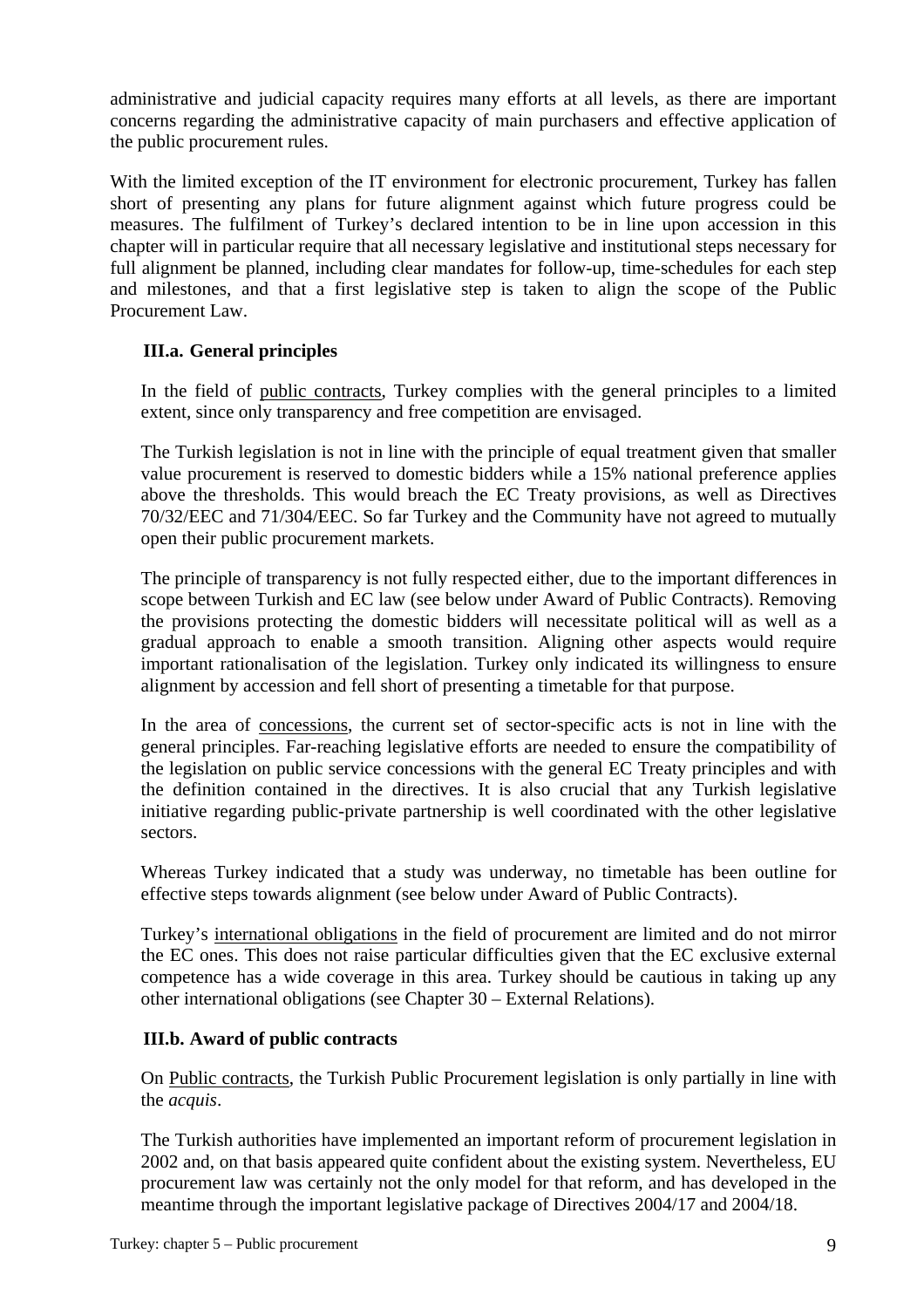Specific concerns relate to the scope of the Public Procurement Law, whether in terms of contracting entities covered, application thresholds, and exclusions.

Even if the General Communiqué on public procurement of 2004 specifies and extends the contracting entities covered by the Public Procurement Law, its scope remains too narrow and still differs from EU legislation in various aspects, namely the concept of State, the definition of a body governed by public law, and exemptions that are not in line with the EU Directives. Turkish authorities are aware that the inclusion of State Economic Enterprises and assimilated entities (SEEs) as well as of certain banks is not a valid substitute for coverage of the utilities sector required by the acquis. Moreover, a current draft 8th amendment to the public procurement law would result if adopted in taking the SEE (i.e. purchases of 3,796,000 YTL) outside the scope of the law. Covering both private and public utilities will necessitate political will as well as sound technical work to adjust the current system which is largely tailored on public authorities, as illustrated with the detailed approach to standard documents.

Specific concerns also relate to the number of thresholds and their respective values which should be lowered, as well as to the calculation of estimated contract value which lacks clarity. The presence of derogatory regimes and extensive exemptions ranging from the Izmir Universiade to rural development institutions and social exemptions requires an additional important effort of rationalisation of the scope of the public procurement legislation.

Much work is needed in all other areas. Several types of procedure need to be added, while the special provisions for consulting services are matter for concern. The specifications and standard documents seem rigid, especially in view of implementation outside the central government. As regards transparency, time limits should be extended. Regarding the conduct of procedures, modifications are needed notably to criteria for qualitative selection in order to fill gaps in assessment of capacity and in mandatory exclusions, to address the use of blacklisting, to align award criteria through the introduction of relative weighting. Moreover most of the provisions introduced in the acquis in 2004 are not incorporated in the Turkish legislation.

A far-reaching legislative programme is needed in order to bring full alignment. It will necessitate to remove from legislative amendments that increase deviations from the *acquis*  and multiply derogatory sector regimes, as has been the case in 2003 and 2004, and to plan successive steps in a technically sound, economically sustainable manner and with adequate political backing.

Turkey indicated that it is studying new legislative initiatives for respectively concessions, utilities, as well as amendments to the procurement rules in the classical sector. However it fell short of outlining a strategy, or dates of drafting or final adoption. The challenges would make this indispensable.

As regards electronic procurement, despite the importance of the Programme for etransformation of Turkey, real progress can only be expected further to the incorporation of rules regulating the use of electronic means in the Public Procurement Law.

On concessions, Turkey is not in line with the classical directive and general principles. Transparency and free competition are unevenly included, and basic EU concepts of public contract and concessions are not adequately defined and differentiated in the various sector laws A significant difference stems from the fact that the Build Operate and Transfer contracts (BOT) are considered under private law, while they do fall within the scope of EU